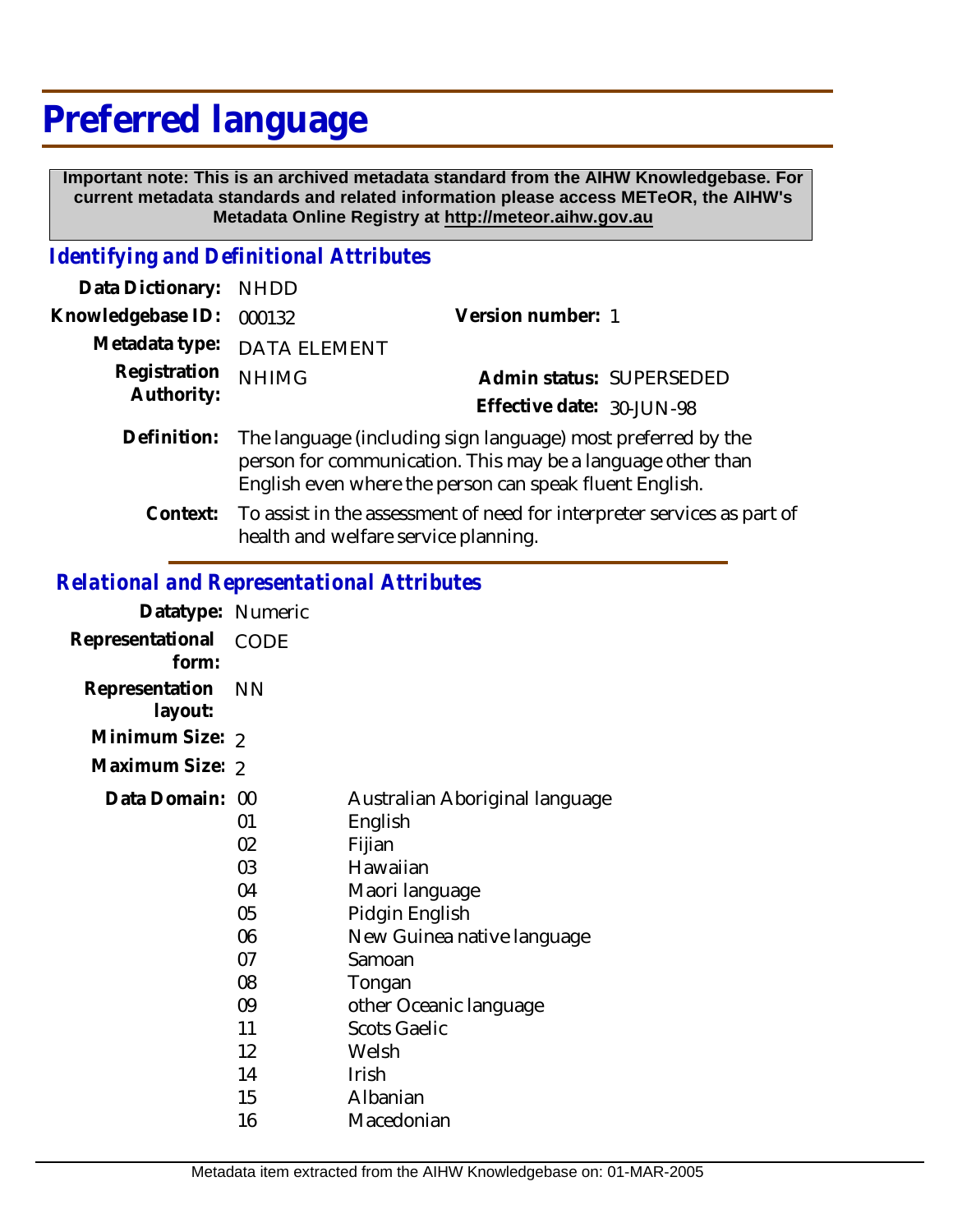- 17 18 19 20 21 22 23 24 25 26 27 28 29 30 31 32 33 34 35 36 38 39 40 41 42 43 44 45 46 47 48 49 50 51 52 53 54 55 56 57 58 59 60 61 Icelandic Bulgarian **Czech** Danish Estonian Finnish French German Greek Hungarian Italian Latvian Lithuanian Maltese Dutch/Flemish Norwegian Polish Portuguese Romanian Spanish Slovenian Ukrainian Russian Serbo-Croatian Arabic Armenian Burmese Khmer/Cambodian Mandarin Cantonese Hokkien Teochew Georgian Hindi Indonesian (Bahasa) Iranian/Persian/Farsi Assyrian Hebrew Japanese Bengali Korean Lao Lebanese Malay
- 62 Pakistani/Urdu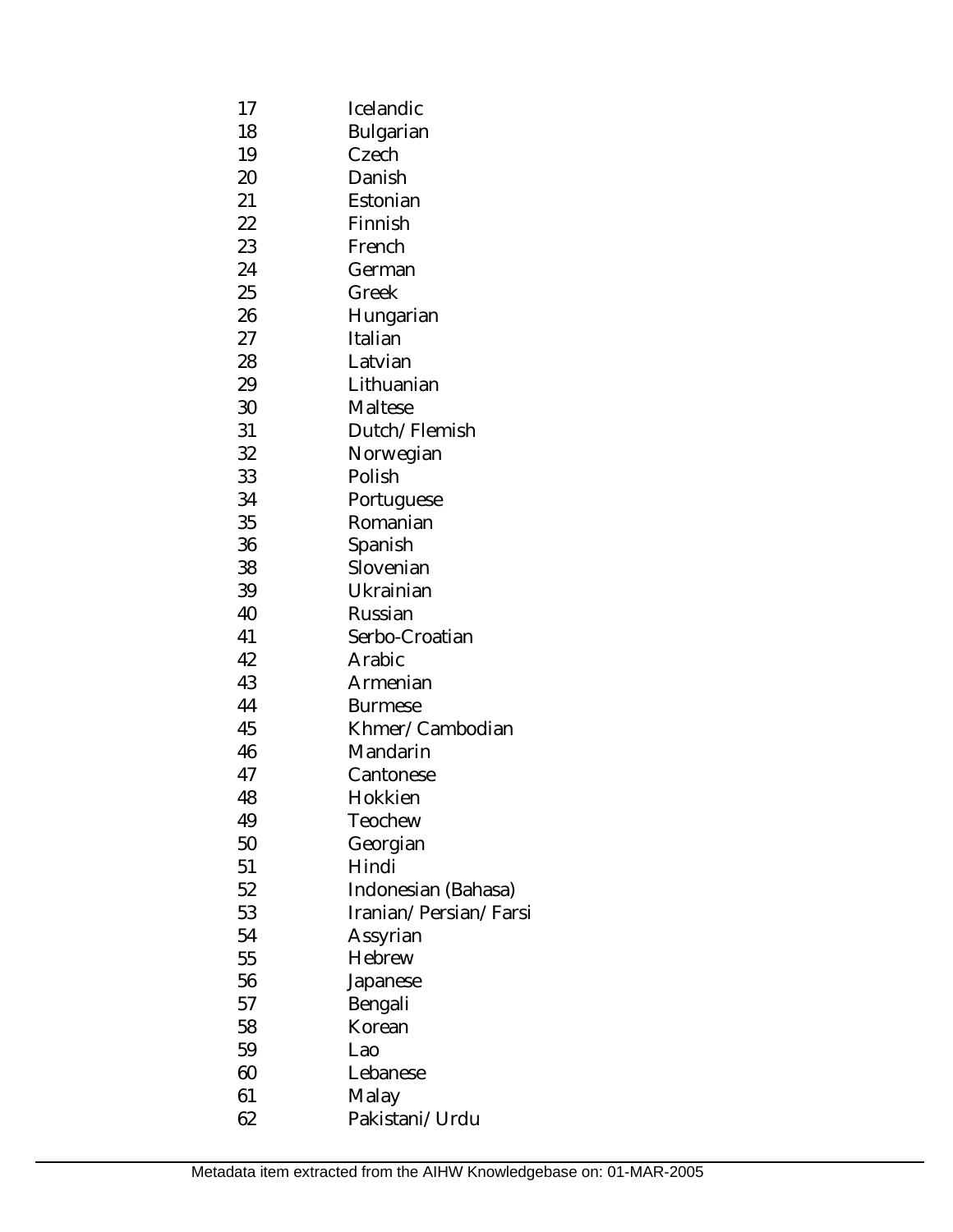- 63 Filipino/Tagalog
- 64 Tamil
- 65 Sinhalese/Sri Lankan
- 66 Telegu
- 67 Tetum
- 68 Thai
- 69 Punjabi
- 70 Turkish
- 71 Vietnamese
- 72 other Asian language not elsewhere classified
- 73 Dari
- 75 Croatian
- 76 Serbian
- 77 Slovak
- 78 Yiddish
- 79 other European language not elsewhere classified
- 80 Central American Indian language
- 81 South American Indian language
- 82 North American Indian language
- 85 Bantu language
- 86 Ethiopian
- 87 Sudanese
- 88 Swahili
- 90 Afrikaans
- 91 other African language (unspecified)
- 92 Chinese (dialect specified but not elsewhere classified)
- 93 Chinese (dialect unspecified)
- 96 sign language
- 97 other language not elsewhere classified
- 98 inadequately described
- 99 not known

Guide For Use: All sign languages are to be coded 96.

Code 97 is only to be used where there is no indication of even the continent in which it is spoken. It should only appear in exceptional circumstances.

Code 98 means that the respondent has not been able to communicate the name of the language which he or she prefers.

Code 99 means that information could not be obtained about the preferred language.

The data domain is that used by the New South Wales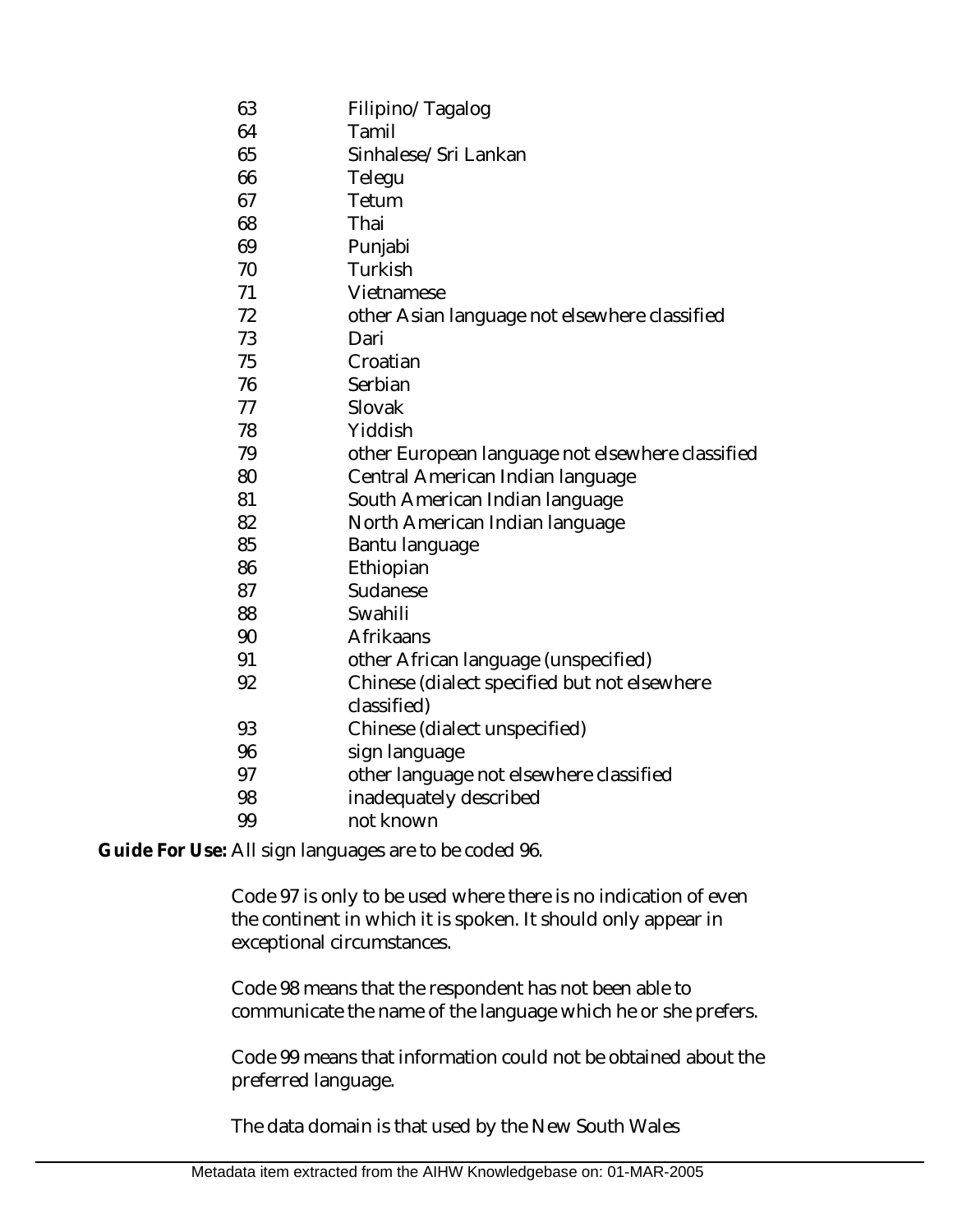Department of Health. It is based on the ABS 2-digit classification of country of birth. Matching codes are used for languages and countries where possible. The major Chinese dialects and Indian languages are separately coded.

Collection Methods: The nursing homes patient database maintained by the Commonwealth Department of Health and Family Services (derived from the NH5 form) contains the following languagerelated data item:

What is your preferred language? (including sign language) - English

- Other (please specify)

The New South Wales hospital morbidity collection contains an item language used at home. New South Wales introduced their language item because in some areas of Sydney up to 70 per cent of patients speak a non-English language at home. Proficiency in English was considered less important because, although they may speak English well, they may prefer the language used at home in a stressful situation.

Acute hospital and private psychiatric hospitals

The National Health Data Committee decided that a languagerelated item should not be included in the National Minimum Data Set - Institutional Health Care, but recommended that the preferred form for language-related data items in hospital morbidity collections should be that of the ABS Census questions:

17. Does the person speak a language other than English at home? - No, speaks only English - Yes

If yes, please print language spoken..................................................

18. Answer Question 18 for each person who speaks a language other than English at home.

How well does the person speak English?

- Very well

- Well

- Not very well
- Not at all

Public psychiatric hospitals

The National Health Data Committee agreed to endorse this item as being desirable to collect, as psychiatric patients often regressed to their preferred language. However, it was more of a long-term goal and might take some time to implement.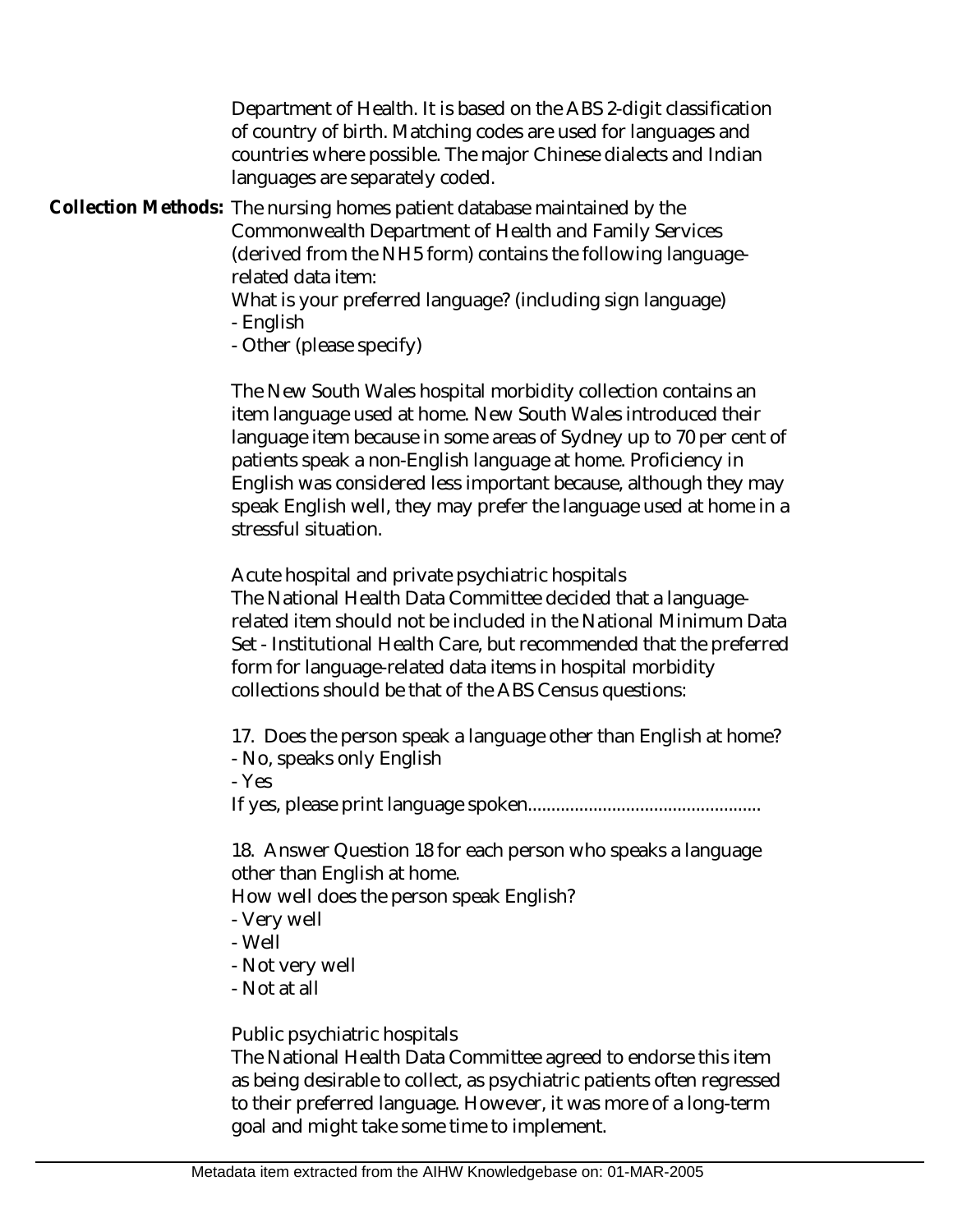Nursing homes

The National Health Data Committee felt that nursing home needs were different from acute hospital needs as migrant long-stay elderly residents may tend to revert to their original language, thus providing an argument for including this item in the data set. In addition, the Commonwealth Department of Community Services and Health has a strong interest in this area and will continue to collect it on the NH5.

Note: The Commonwealth Department of Health and Family Services has introduced a new Aged Care Application and Approval form which replaces the NH5 form. In the light of this and other changes to the nursing home and hostel sector, this data element will be reviewed in 1998.

Related metadata: has been superseded by Preferred language version 2

## *Administrative Attributes*

**Source Document:**

**Source Organisation:** National minimum data set working parties

Comments: Preferred language is an important indicator of ethnicity, especially for persons born in non-English-speaking countries. It is also a surrogate measure for English language proficiency, which is an important determinant of access to health and welfare services and of effective communication between health professionals and consumers.

> A four digit classification system has been developed by the Australian Bureau of Statistics (ABS Standard Classification of Languages, Catalogue number 1267.0 (1996)). A two digit classification is to be developed to facilitate collection and use for interpreter services. ABS is working with a range of Commonwealth and State agencies to develop a standard set of indicators for cultural background which will replace the NESB concept.

This data element is subject to review during 1998 in the light of recent structural reforms to the nursing homes sector.

## NHIM Social characteristic *Data Element Links Information Model Entities linked to this Data Element*